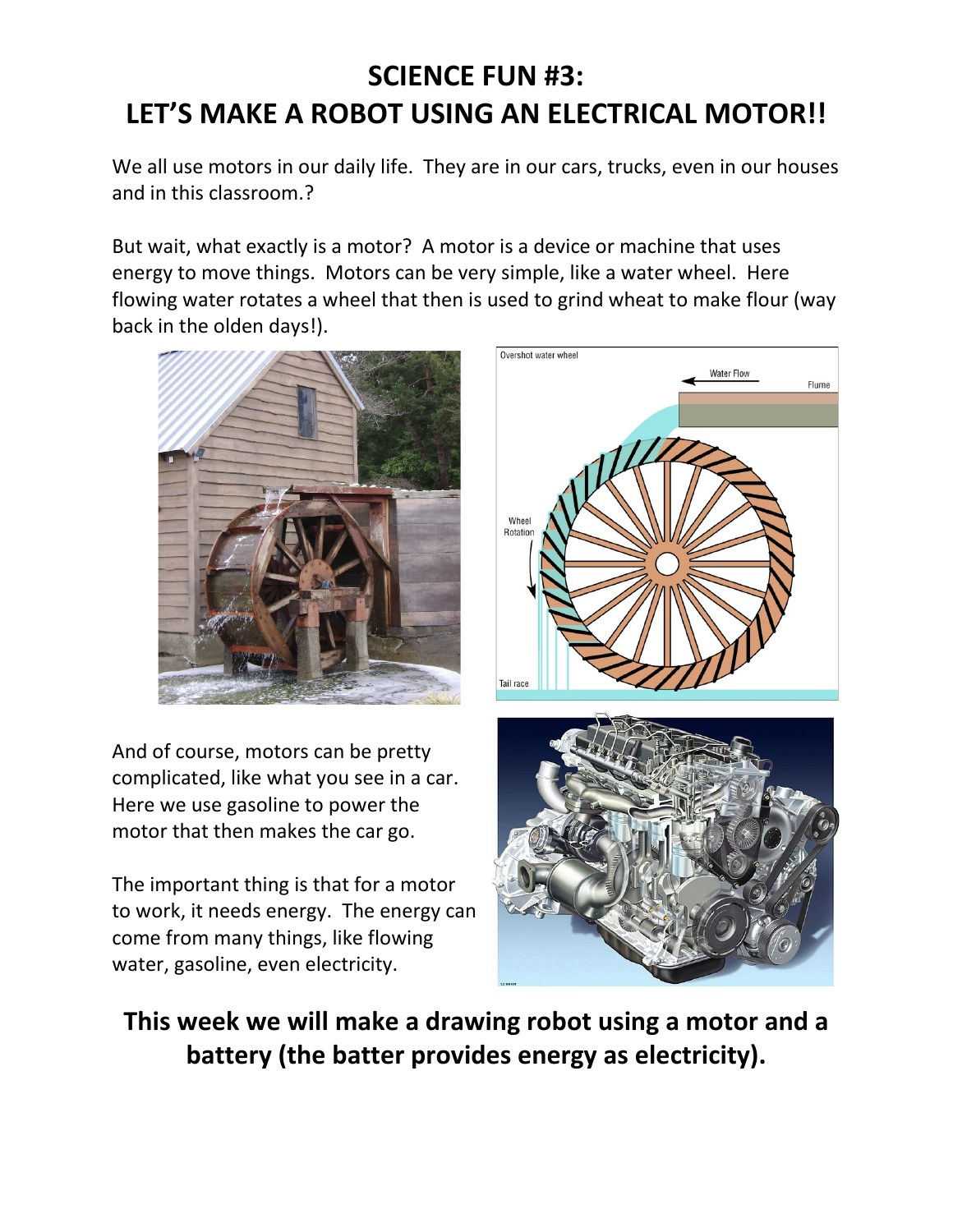## **SCIENCE FUN #3:**

### **LET'S MAKE A ROBOT USING AN ELECTRICAL MOTOR!!**

BUT before we can make a robot, we need to first understand electricity. What is electricity?

In simple terms, electricity is the movement of electrons through some thing we call a "conductor". In some materials electrons move easily (like copper and aluminum) and in others they don't (like plastic or wood).

When electrons move, they carry energy and this can be used to power things (like light bulbs). BUT (and this is REALLY IMPORTANT) for electrons to flow, they have to move in a CLOSED circuit. That is, the electrons have to be able to go back to where they started. If they can't, it's called an OPEN circuit. If the circuit is CLOSED then the electrons can be used to power things like light bulbs. When the circuit is OPEN, then there is no movement of electrons and no light.



So what we want to do is create a CLOSED circuit where a battery serves to drive a motor that we will use to make a drawing robot!

So, here's what you need to make the robot drawing machine

- A plastic cup
- One AA battery and battery holder
- A small motor
- Tape
- 4 pens